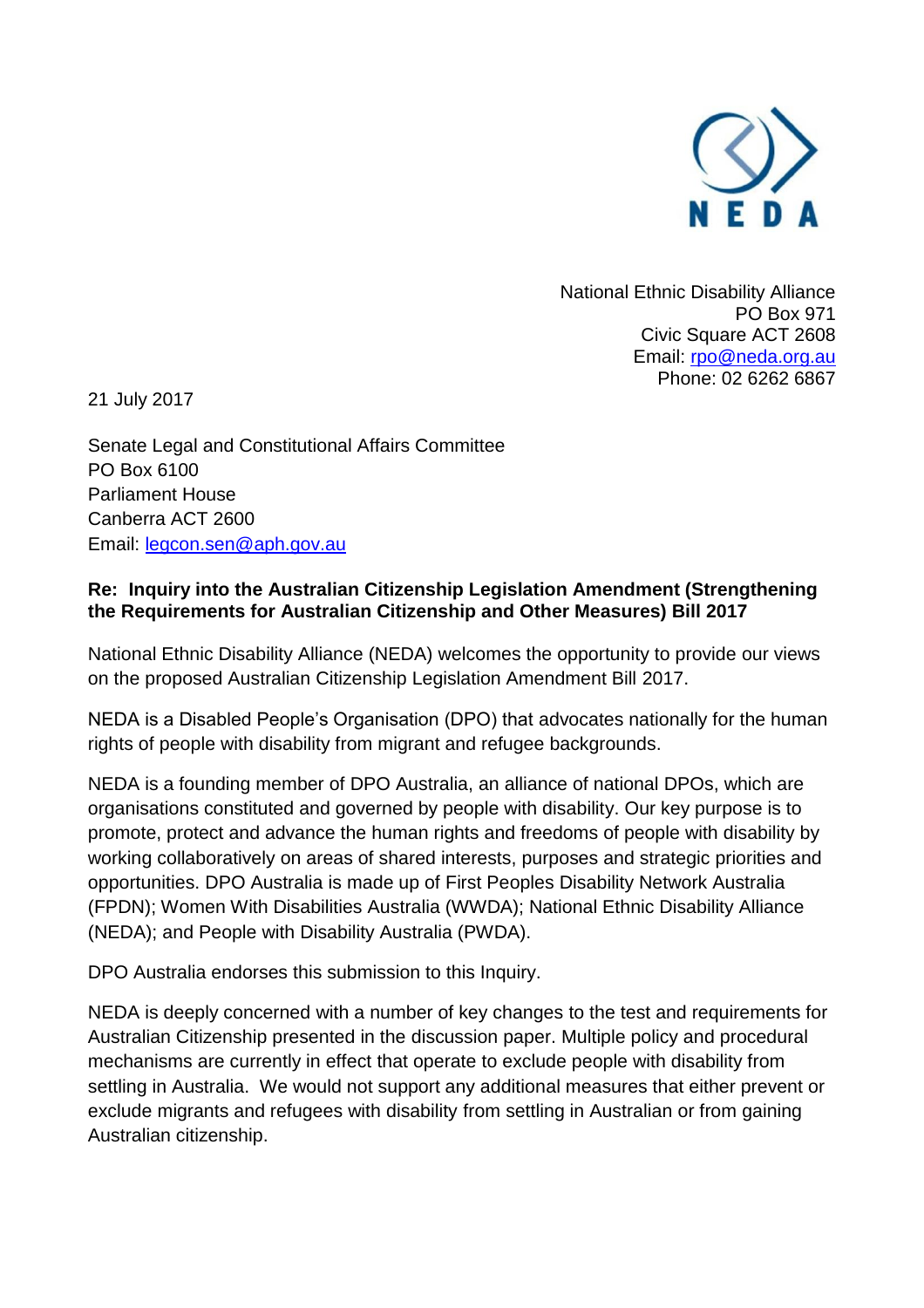# **Pre-existing migration related disability discrimination**

The Convention on the Rights of Persons with Disabilities (CRPD) declares that people with disability have right to nationality on an equal basis with others. Although Australia has ratified the CRPD, it has received criticism from the United Nations (UN) and affiliated reporting mechanisms denouncing policies which amount to migration-related disability discrimination. 1

For many years, and as part of DPO Australia, NEDA has consistently raised issues of discrimination faced by migrants with disability:

"The Migration Act 1958 is exempt from the Disability Discrimination Act 1992 meaning that potential migrants or refugees with disability who fail to meet the 'health requirement' are denied permanent residency on the basis that they are a potential 'cost burden' on the Australian tax payer. In 2010, a Parliamentary Inquiry into the migration treatment of disability found that the health requirement unfairly discriminates against people with disability. $2$  For those who are granted permanent residency the Social Security Act 1991 bars access to the Disability Support Pension (DSP) for a period of 10 years leading to considerable barriers to social and economic support and participation. These policies are discriminatory; fail to take into consideration the social, economic and cultural contributions that people with disability make to our communities; and undermine the values of inclusion that as a nation we should be seeking to uphold." $3$ 

Considering migrants with disability are already discriminated against when applying for Australian permanent residency, NEDA would strongly oppose any additional measures that would further compound this disadvantage, or unfairly prevent migrants or refugees with disability from obtaining Australian citizenship.

# **Appropriate Application of the Disability Discrimination Act**

Although the Australian *Migration Act 1958* is exempt from the *Disability Discrimination Act 1992*, the *Citizenship Act 2007* is not. Subsequently, people with disability applying for Australian citizenship should not be disadvantaged in any way throughout the process. NEDA understands that the current process allows some people with disability to apply for a Citizenship test and/or interview exemption, undertake a 'standard test with assistance', or attempt an 'assisted test'. NEDA welcomes the continued commitment in the Discussion paper to retain the existing exemption arrangements.

 $\overline{a}$ <sup>1</sup> UN Human Rights Council, *Report of the Special Rapporteur on the human rights of migrants on his mission to Australia and the regional processing centres in Nauru* (A/HRC/35/25/Add.3), 24<sup>th</sup> of April, 2017, Available at: <https://documents-dds-ny.un.org/doc/UNDOC/GEN/G17/098/91/PDF/G1709891.pdf>

<sup>2</sup> Joint Standing Committee on Migration, *Enabling Australia: Inquiry into the Migration Treatment of Disability,* 2010, Available at : www.aph.gov.au/Parlimentary\_Business/Committees/House\_of\_Representatives\_Committees?url=mig/ disability/report.htm

<sup>3</sup> Disabled People's Organisations Australia, *Submission to the Department of Treasury, 'Priorities for the 2017/18 Federal Budget'*, January 2017, p.14.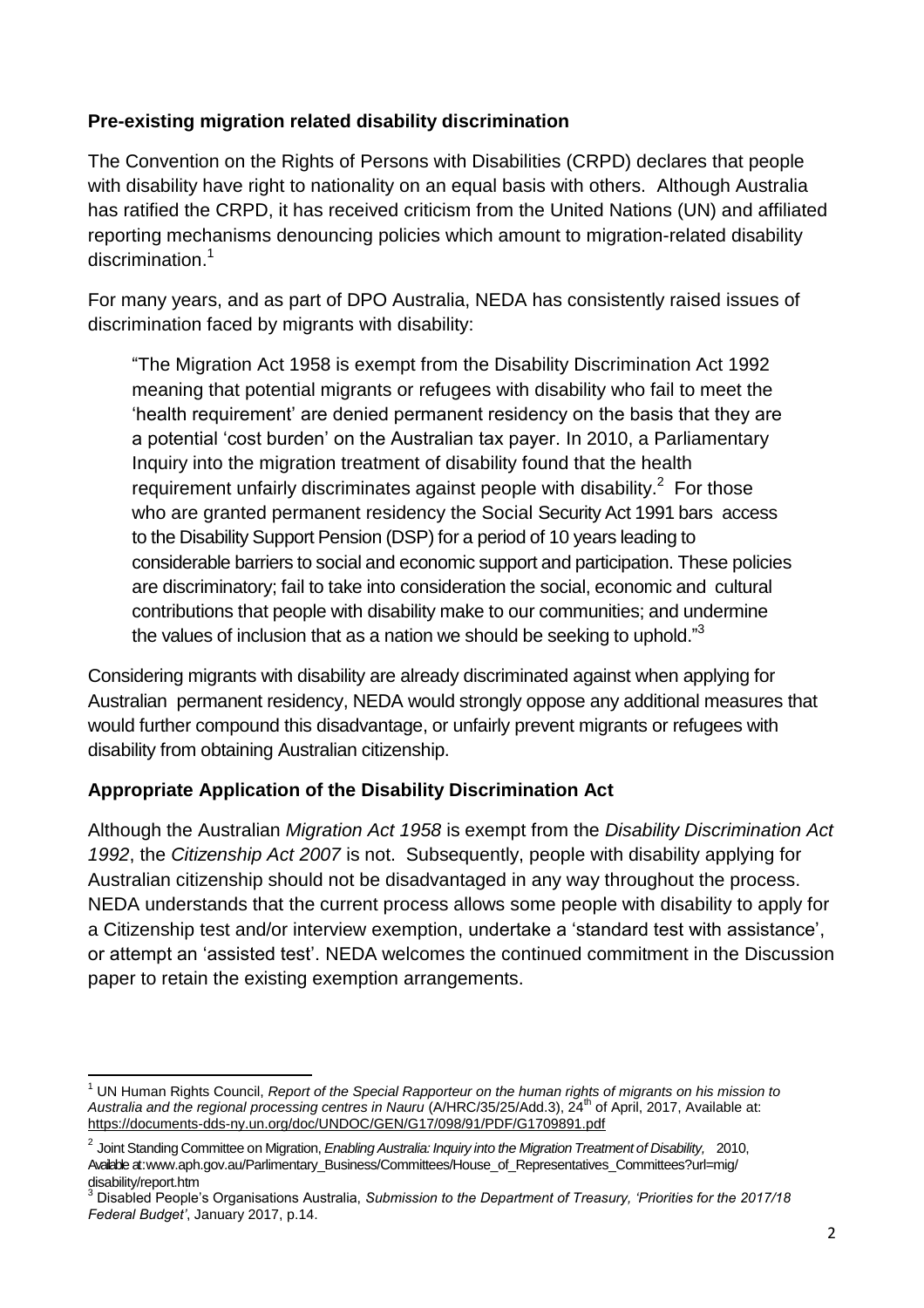We are concerned, however, that some people with disability applying for Australian Citizenship will not be eligible to apply for a test or interview exemption or a modified test as they will not meet the narrowly defined 'impairment' criteria found within the legislation.

This may particularly be the case for people with a psychosocial disability, intellectual disability, autism or learning disability. Issues around cultural conceptualisations of disability, and disability disclosure are also influencing factors and need to be considered. NEDA is aware of cases where applicants with disability have been denied an exemption even though they have provided comprehensive and compelling professional medical evidence that supports their request.

NEDA urges the Government to improve the current exemption process by enhancing the consistency, transparency and administrative fairness for applicants with disability.

# **Concerns with changes to the English language requirement**

NEDA believes the proposed amendment in the Bill that seeks to increase the language requirement so applicants are to demonstrate a 'competent' level of English is discriminatory, as it directly favours people with disability from English-speaking countries. We are of the strong belief that level of English proficiency should not be a determinant in assessing a person's ability to contribute to the social, economic and political life of Australian Society. Australia's social fabric has been strengthened by generations of migrants who have struggled to speak English.

Migrants or refugees with disability who are ineligible for test/interview exemptions or modifications will be required to demonstrate their English language 'competency'.

This disadvantages applicants with disability who experience intersecting barriers to access and inclusion and who have low levels of social and economic participation. Taking into consideration migrants and refugees with disability are navigating the complexities of their settlement experience whilst being subject to reinforcing and compounding disadvantages that stem from disability, language and cultural related factors, it becomes apparent how, as a group, they would have very limited opportunities to develop English language proficiencies.

For example, we know that people with disability from migrant and refugee backgrounds are continually underrepresented in labour force participation rates in Australia and have much higher unemployment rates compared to Australian born people with or without disability. 4

Additionally, these measures are particularly unfair for migrant or refugee women with disability undertaking caring or domestic responsibilities within the home as they are at heightened risk of isolation and may have even less opportunity to participate in social and economic activities within their communities.

 4 *Joint FECCA & NEDA Submission to the Australian Human Rights Commission's 'Willing to Work' Inquiry*, Dec 2015, Available at:<http://www.neda.org.au/index.php/latest/202-neda-fecca-dec-2015?showall=&start=3>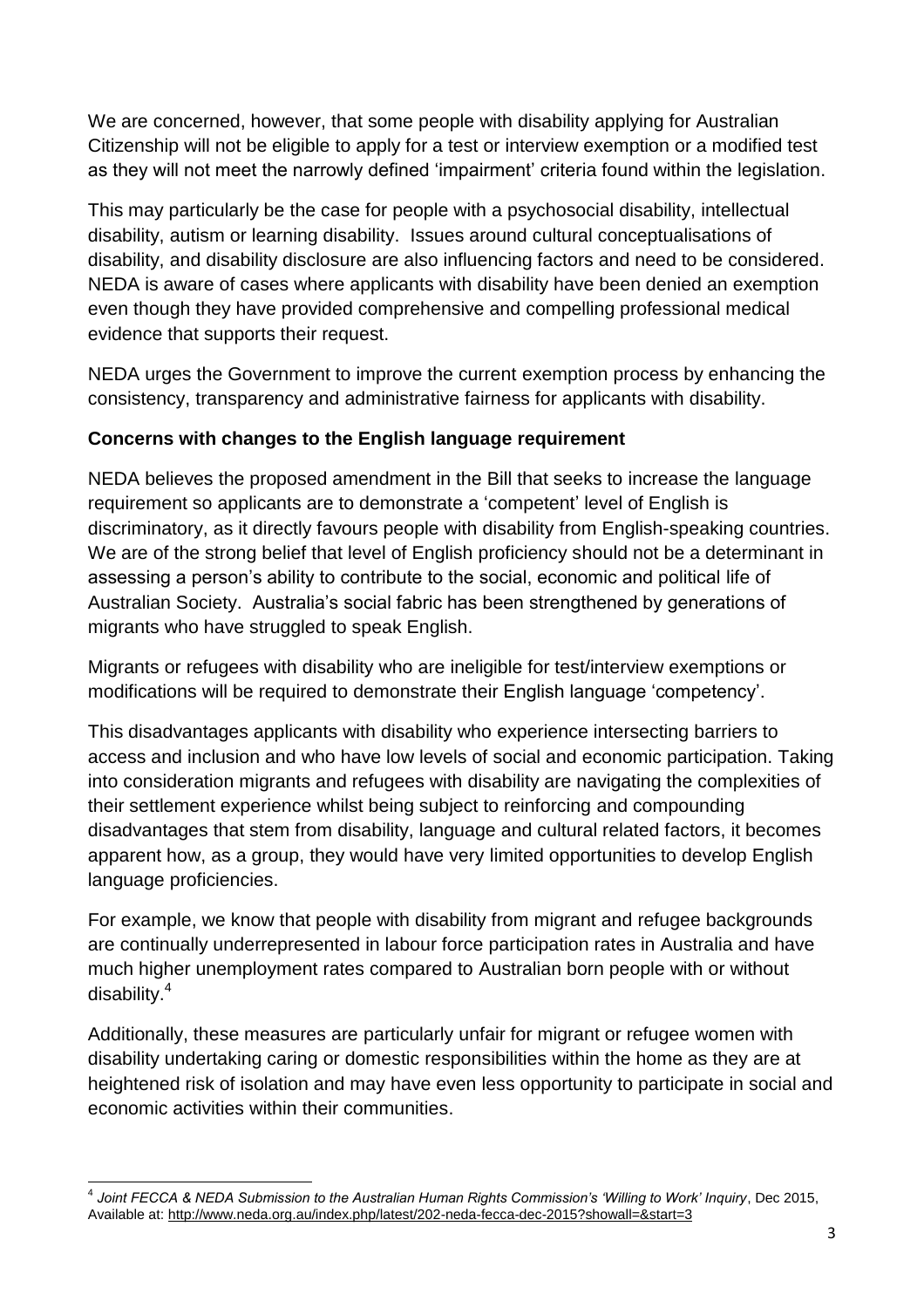## **Increasing the General Residency Requirement**

NEDA is concerned with the discussion paper proposal to increase the general residency requirement so applicants must demonstrate four years of continual permanent residence in Australia prior to being eligible for citizenship. This will have detrimental impacts on some migrants and refugees with disability, and their families.

In many instances applicants with disability have already been living in Australia for many years some working or studying and making vital social and economic contributions to their local communities.

Citizenship provides people with privileges, rights, and protections that are not afforded to non-citizens, such as the right to vote and be a part of Australian democracy and politics; the right to be employed in particular roles; the right to access financial assistance for educational opportunities; the right to access consulate support while overseas; the right to ease of travel; and protection from deportation.

NEDA believes that the proposed residency requirement will adversely affect some noncitizens with disability and their families who are convicted of a crime and at risk of deportation. This raises quite specific human rights and moral concerns, especially for people with psychosocial or intellectual disabilities, who have lived years or decades in Australia, identify as an Australian, and have immediate family and support networks residing in Australia.

### **Widening Ministerial Discretion**

The proposed change to give the Minister power to overturn citizenship decisions made by the Administrative Appeals Tribunal (AAT) is of significant concern. The AAT is an independent body established to review administrative decisions and has a fundamental role in protecting rights. Providing the Minister executive power to overturn decisions made by the AAT judiciary is an abrogation of fundamental rights; it disregards administrative fairness and places people with disability, and their families, at considerable risk of being victims of politics.

### **Recommendation:**

The changes to Australian Citizenship contained in the Australian Citizenship Legislation Amendment (Strengthening the Requirements for Australian Citizenship and Other Measures) Bill 2017 ought not to be adopted.

NEDA would be happy to provide further information regarding our views. We thank you for the opportunity to provide input into this process. For further enquiries please contact NEDA's Senior Research & Policy Officer Jane Flanagan at: [rpo@neda.org.au](mailto:rpo@neda.org.au)

Yours sincerely

### **National Ethnic Disability Alliance (NEDA)**